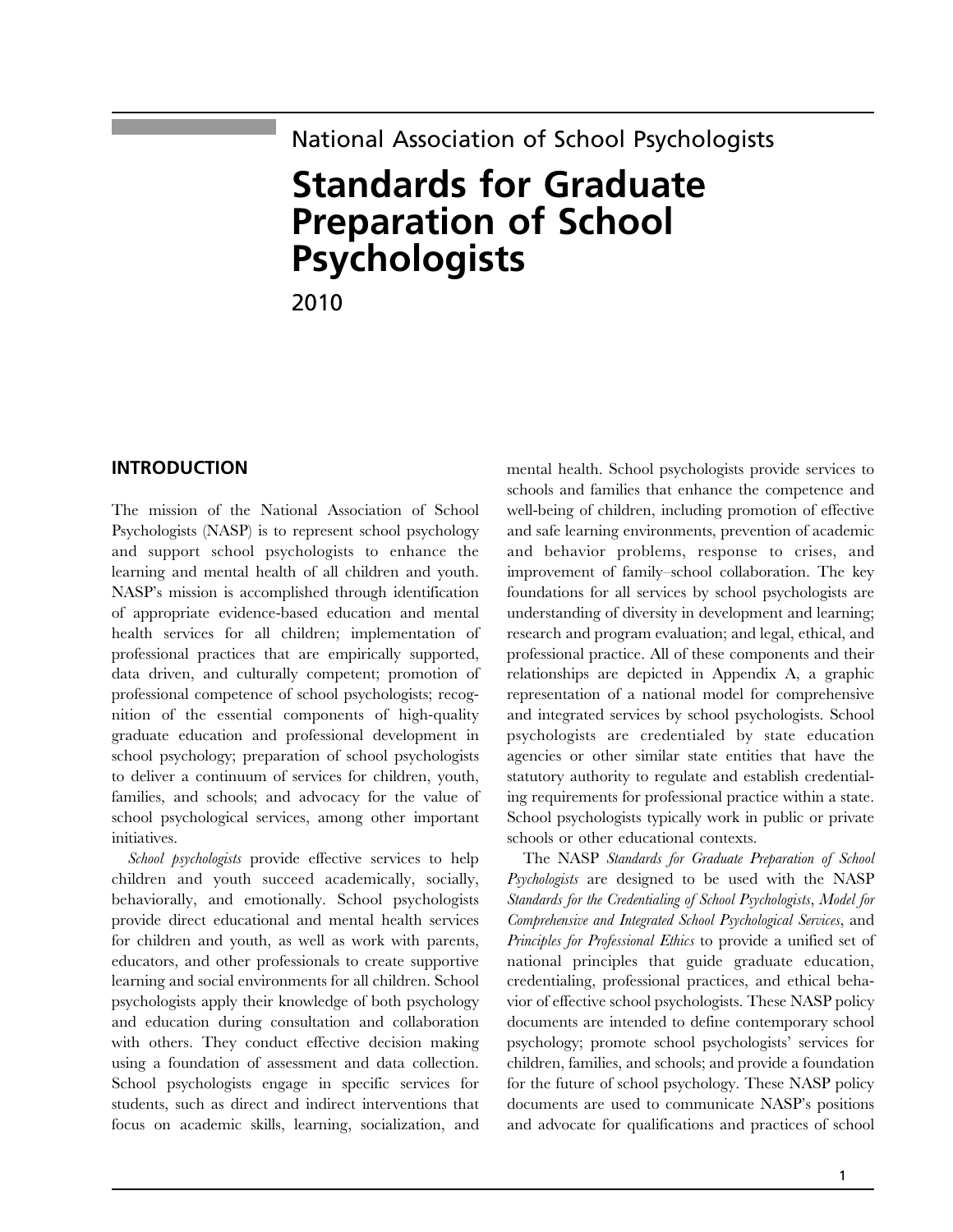psychologists with stakeholders, policy makers, and other professional groups at the national, state, and local levels.

The NASP Standards for Graduate Preparation of School Psychologists contribute to the development of effective school psychology services by identifying critical graduate education experiences and competencies needed by candidates preparing for careers as school psychologists. Graduate education of school psychologists occurs through specialist level or doctoral level programs of study in school psychology, as defined in these standards. In addition to providing guidance to graduate programs, the NASP graduate preparation standards are intended to serve as a national model that assists state education agencies and other state and national agencies for establishing standards for school psychologists' graduate education. It is important to note that the NASP graduate preparation standards are official policy documents of the association and, as national guiding principles for graduate preparation, provide statements about program structure and content that reflect NASP's expectations for high quality in all graduate education programs in school psychology.<sup>1</sup>

# NASP STANDARDS FOR GRADUATE PREPARATION OF SCHOOL **PSYCHOLOGISTS**

#### I. School Psychology Program Context/ Structure

Graduate education in school psychology is delivered within the context of a comprehensive program framework based on clear goals and objectives and a

sequential, integrated course of study in which human diversity is emphasized. Graduate education develops candidates' strong affiliation with school psychology, is delivered by qualified faculty, and includes substantial coursework and supervised field experiences necessary for the preparation of competent school psychologists whose services positively impact children, families, schools, and other consumers. In addition to specialistand/or doctoral-level programs of study, a school psychology program that offers opportunities for respecialization, retraining, and other alternative approaches to credentialing as a school psychologist ensures that program requirements are consistent with NASP graduate preparation standards.

- 1.1 The school psychology program is composed of integrated and comprehensive philosophy/mission, goals, objectives, program of study, and supervised practice, as reflected in the following:
	- Clear identification as a "school psychology program'' and communication of a program framework or model, in which its philosophy/ mission is represented in explicit goals and objectives for school psychology competencies that candidates are expected to attain and in which human diversity is emphasized
	- An integrated, sequential program of study and supervised field experiences that are based on the program's philosophy/mission, goals, and objectives and consistent across candidates $23$

<sup>&</sup>lt;sup>1</sup> The NASP Standards for Graduate Preparation of School Psychologists also will be a foundation for NASP's program review and approval/ national recognition procedures for specialist and doctoral level programs in school psychology. However, a separate document, NASP Criteria for Graduate Program Review and Approval (in preparation), will outline the framework for program review and approval, requirements for materials submitted by school psychology programs for NASP review, and criteria for evaluation. For those programs in units accredited by the National Council for Accreditation of Teacher Education (NCATE), NASP serves as one of the specialized professional associations (SPAs) that conducts program reviews as a part of the NCATE process. NCATE accredits units (e.g., schools of education), not programs, but does provide ''national recognition'' status (full or with conditions) to approved programs in NCATE-accredited units. As such, the NASP Criteria for Graduate Program Review and Approval document will be applied in NCATE reviews 18 months after the document is approved by NCATE (pending approval by NCATE; approval tentatively scheduled for October 2010). In order to provide all school psychology programs with access to the NASP review process and potentially to national approval/national recognition, NASP also conducts reviews of specialist and doctoral level school psychology programs that are not in NCATE units and that submit materials for review by NASP on a voluntary basis. The NASP Criteria for Graduate Program Review and Approval document will be found on the NASP website at http://www.nasponline.org/.

 $^{2}$  If the school psychology program grants recognition of prior graduate courses and/or field experiences taken by candidates before entry into the program, the program applies systematic evaluation procedures and criteria to ensure *equivalency* between prior courses/field experiences and program requirements and *consistency* across required program coursework and field experiences for candidates.<br><sup>3</sup> An integrated, sequential program of study and supervised practice in school psychology is

field experiences designed according to the program's philosophy/mission, goals, and objectives. Course prerequisites, a required program sequence, and/or similar methods ensure that all candidates complete the program in a consistent, systematic, sequential manner. In addition to requiring a program of study for candidate attainment of primary knowledge and skill areas, the program may offer options for specializations or electives in specific competencies.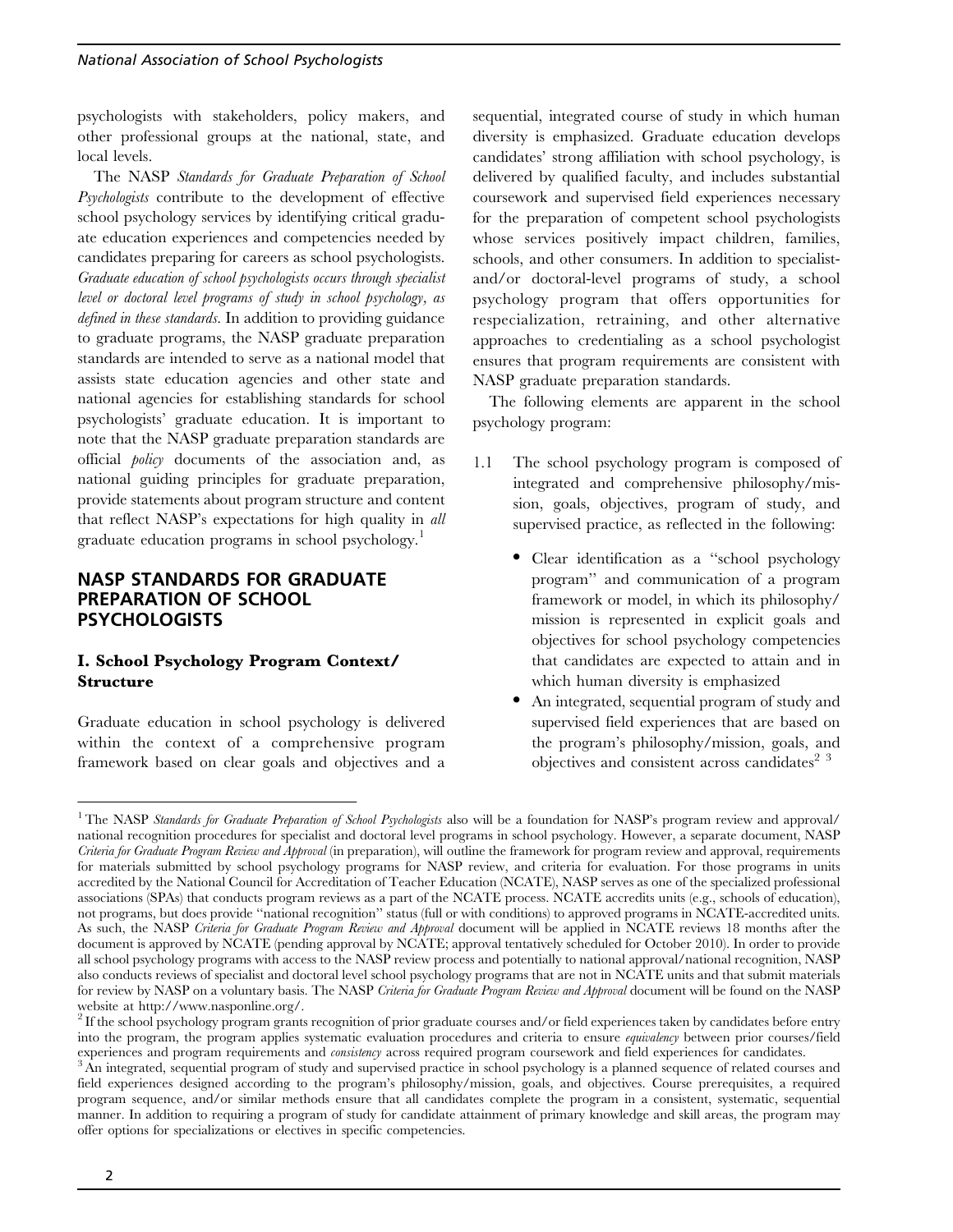- Full-time, part-time, and/or alternative types of enrollment that provide multiple and systematic opportunities through coursework, supervised practice, and other comprehensive program activities for candidates to establish professional identity as school psychologists and develop an affiliation with colleagues and  $facultv<sup>4</sup>$
- $\bullet$  Use of systematic, performance-based evaluation and accountability procedures to improve the quality of the program
- 1.2 Graduate preparation in the school psychology program is designed, delivered, and assessed by highly qualified faculty members who primarily are school psychologists,  $5\frac{6}{9}$  as demonstrated by the following:
	- Faculty who are designated specifically as school psychology program faculty members and total at least three full-time equivalents (FTEs)
	- At least two school psychology program faculty members (including the program administrator) who hold doctoral degrees with specialization in school psychology and are actively engaged in school psychology (e.g., possess state and/or national credentials as school psychologists; have

experience as school psychologists; participate in professional associations of school psychologists; contribute to research, scholarly publications, and presentations in school psychology)

- Other school psychology program faculty members, as relevant for the program, who hold doctoral degrees in psychology, education, or closely related disciplines with specializations supportive of their graduate preparation responsibilities in the program
- 1.3 SCHOOL PSYCHOLOGY SPECIALIST-LEVEL PROGRAMS ONLY: The specialistlevel program of study in school psychology consists of the following:
	- A minimum of 3 years of full-time study at the graduate level, or the equivalent if part-time
	- At least 60 graduate semester hours or the equivalent, with at least 54 hours exclusive of credit for the supervised specialist-level internship experience<sup>7</sup>
	- Institutional documentation of school psychology specialist-level program completion provided to graduates $8\overline{9}$

# 1.4 SCHOOL PSYCHOLOGY DOCTORAL-LEVEL PROGRAMS ONLY: The doctoral level

<sup>4</sup> Examples of program activities include candidate attendance at program/department seminars; participation with other candidates and faculty in professional organization meetings; participation in ongoing research, program development, outreach, or service activities; and similar activities in school psychology that promote candidates' professional identity as school psychologists and affiliation with colleagues and faculty.

<sup>5</sup> School psychology program faculty members are those designated for primary teaching, supervisory, and/or administrative responsibilities in the program and who participate in comprehensive program development and mentorship activities, including ongoing decision-making, planning, and evaluation processes. Program faculty may hold full-time or part-time assignments in the program, but ongoing participation in a number of comprehensive program activities is a key factor. In contrast, other faculty may contribute to the program only by teaching a course(s) or by participating in another limited activity(s), for example, on a limited adjunct, affiliated, or related basis. In addition, Standard 1.2 does not preclude candidates taking courses or participating in experiences offered by other programs or departments, as defined and limited in the school psychology program's required, sequential course of study and field experiences.

<sup>&</sup>lt;sup>6</sup> Faculty shortages in school psychology programs have been a concern nationally. School psychology programs are encouraged to advocate with their administrators and engage in other activities to ensure that Standard 1.2 is addressed to the greatest extent possible.<br><sup>7</sup> Graduate semester hours are units of graduate credit based on a semester cours

three quarter hours equals two semester hours. Thus, 90 quarter hours of credit are essentially equivalent to 60 semester hours. Programs that utilize other credit system (e.g., trimester credits, unit credits) provide candidates with institution policy regarding their equivalency to a semester hour system.

<sup>&</sup>lt;sup>8</sup> Institutional documentation of program completion is "official" documentation provided by the higher education institution (or by a unit of the institution) that an individual has completed the entire required course of study in the school psychology program at the specialist or doctoral level, including the internship. Institutional documentation is typically in the form of a degree or diploma, certificate of advanced graduate studies, transcript notation indicating program completion, or similar official documentation of completion of the entire school psychology program.

<sup>9</sup> Various types of institutional documentation may be used to recognize ''specialist level'' program completion in school psychology, defined as a program consisting of a minimum of 60 graduate semester hours or the equivalent and including the internship. The following are examples of institutional documentation of specialist level program completion: master's degree requiring 60+ semester hours; master's degree plus certificate of advanced study (e.g., CAS, CAGS) totaling 60+ semester hours; Educational Specialist (EdS) or Psychology Specialist (PsyS) degree requiring 60+ semester hours, etc.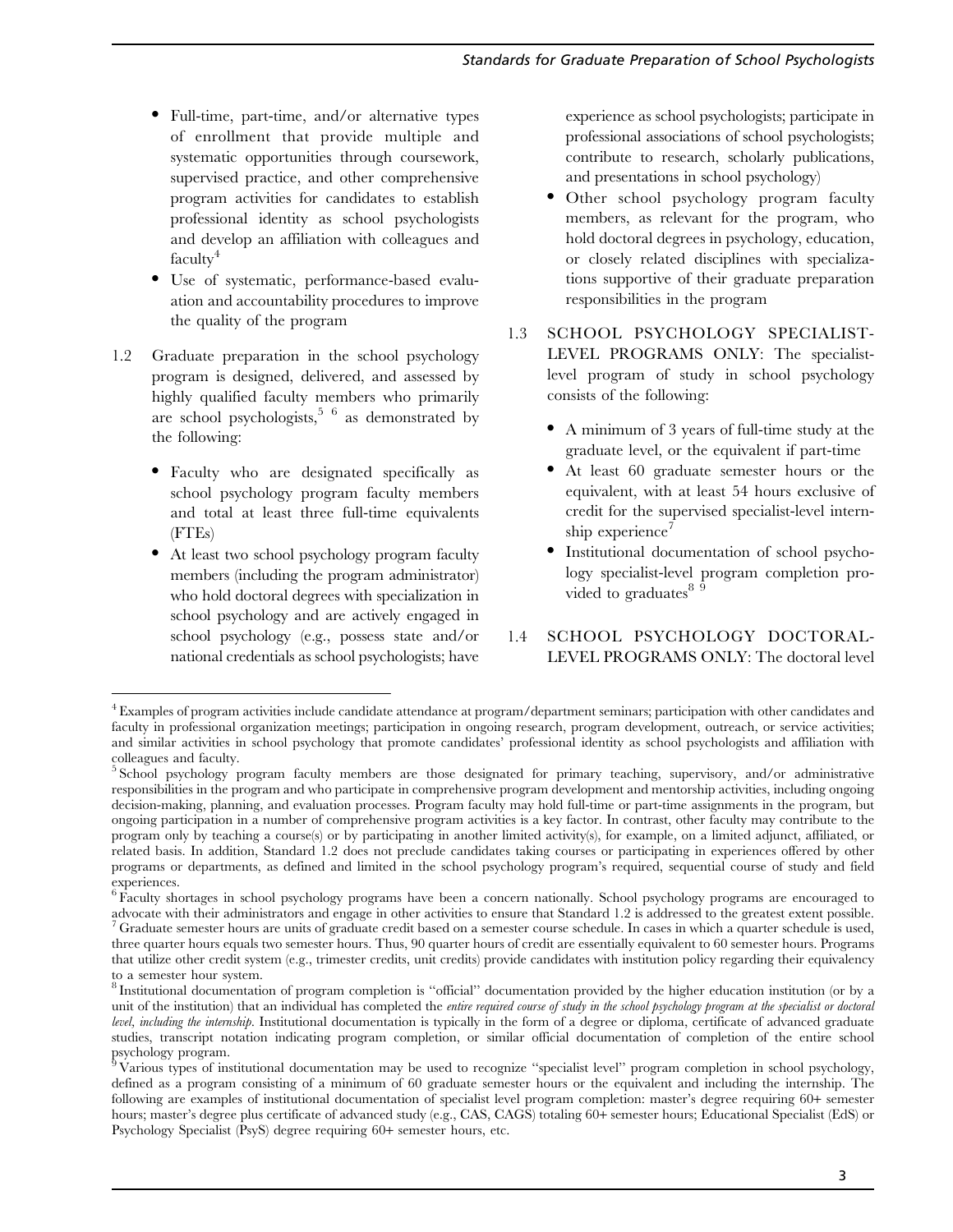program of study in school psychology<sup>10</sup> consists of the following:

- Greater depth in one or more school psychology competencies identified by the program in its philosophy/mission of doctoral-level preparation and reflected in program goals, objectives, and sequential program of study and supervised practice. (Doctoral programs typically are characterized by advanced competencies in research, and the program may identify additional competencies that address the specific philosophy/mission, goals, and objectives of its doctoral program of study, e.g., greater depth in one or more domains described in Standards 2.1 to 2.10, a practice specialization, supervision or leadership competency, preparation for specialized roles or settings such as research or graduate instruction)
- A minimum of 4 years of full-time study at the graduate level, or the equivalent if part-time
- At least 90 graduate semester hours or the equivalent, with at least 78 hours exclusive of credit for the supervised doctoral internship experience and any terminal doctoral project  $(e.g.,$  dissertation)<sup>7</sup>
- Institutional documentation of school psychology doctoral-level program completion provided to graduates<sup>8</sup>
- 1.5 If the school psychology program provides opportunities for respecialization, retraining, or other alternative approaches to prepare candidates for credentialing as school psychologists (e.g., for candidates who hold graduate degrees in related fields and are seeking graduate preparation and credentialing as school psychologists), the program ensures that its requirements for respecialization, retraining, or alternative credentialing approaches are consistent with these NASP graduate preparation standards. The program applies systematic evaluation procedures and criteria to grant recognition of candidates' prior courses/field experiences and to identify additional graduate courses and experiences necessary for candidates to meet school psychology program requirements.<sup>2</sup>

#### II. Domains of School Psychology Graduate Education and Practice

School psychologists provide comprehensive and integrated services across 10 general domains of school psychology, as illustrated in Appendix A. The school psychology program ensures that all candidates demonstrate basic professional competencies, including both knowledge and skills, in the 10 domains of school psychology as a result of their graduate preparation in the program. The 10 domains of school psychology reflect the following principles:

- School psychologists have a foundation in the knowledge bases for both psychology and education, including theories, models, research, empirical findings, and techniques in the domains, and the ability to explain important principles and concepts.
- School psychologists use effective strategies and skills in the domains to help students succeed academically, socially, behaviorally, and emotionally.
- School psychologists apply their knowledge and skills by creating and maintaining safe, supportive, fair, and effective learning environments and enhancing family–school collaboration for all students.
- ¤ School psychologists demonstrate knowledge and skills relevant for professional practices and work characteristics in their field.
- School psychologists ensure that their knowledge, skills, and professional practices reflect understanding and respect for human diversity and promote effective services, advocacy, and social justice for all children, families, and schools.
- School psychologists integrate knowledge and professional skills across the 10 domains of school psychology in delivering a comprehensive range of services in professional practice that result in direct, measurable outcomes for children, families, schools, and/or other consumers.

The domains below are highly interrelated and not mutually exclusive and should be reflected across the school psychology program of study and supervised practice. The brief descriptions of domains provided below outline major areas of knowledge and skill, but are not intended to reflect the possible full range of competencies of school psychologists. Appendix A

<sup>&</sup>lt;sup>10</sup> Programs are encouraged to provide opportunities for doctoral study for practicing school psychologists and, to the greatest extent possible within the program's objectives and course of study, credit for prior graduate preparation.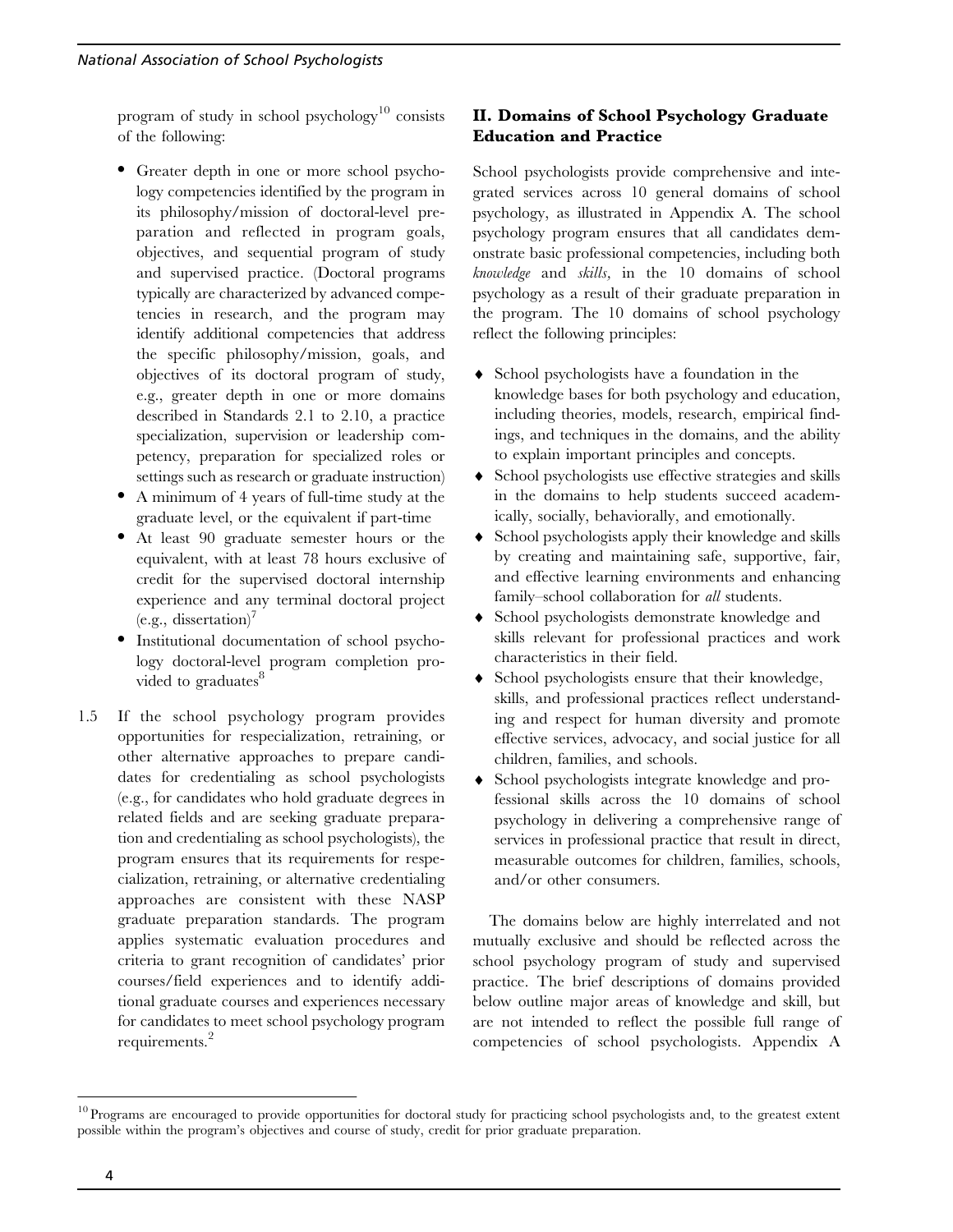represents the 10 domains within a model of comprehensive and integrated services by school psychologists, and Appendix B provides an expanded list of sample areas of knowledge and skills in each domain that the program may find useful in defining expected candidate competencies, consistent with its own goals and objectives. In addition, the NASP (2010) Model for Comprehensive and Integrated School Psychological Services presents specific school psychology practices and provides more detail about the integrated and comprehensive nature of the 10 domains below.

The 10 domains provide a general frame of reference for basic competencies that program graduates should possess when beginning practice as school psychologists. A program is expected to prepare candidates in the 10 domains through coursework and supervised practice and to determine that candidates attain primary competencies in integrating knowledge and skills across the domains. However, graduate preparation in a general foundation of knowledge and skills in the domains does not preclude the program emphasizing specific knowledge and skill areas within domains or preparing candidates in specialized competencies, depending on the program goals and objectives for specialist- and/or doctoral-level education. (As noted in Standard 1.9, doctoral programs in school psychology provide greater depth in one or more school psychology competencies, consistent with the program's philosophy/mission, goals, and objectives). It is emphasized that the program's own identification of specific candidate competencies in the domains is necessary and must be relevant for the program's philosophy/mission, goal and objectives, level of graduate preparation (specialist or doctoral level), and expected outcomes in the roles and functions for which candidates are being prepared. Further, it is expected that program graduates will continue to expand their knowledge and skills in the domains through practice, experience, and continuing professional development as school psychologists.

The school psychology program requires courses and other program activities to address the knowledge and skills determined by the program to be relevant for the domains. It is not expected that the school psychology program will require a specific course to correspond to each individual domain below. However, it is important that the program implement its own goals and objectives to demonstrate that primary areas of knowledge and skills in the domains are sufficiently addressed in the required course of study and other activities. The program ensures that graduates are competent to begin professional practice in the roles and functions for which they are being prepared and for which they will be credentialed by state education agencies or other similar state entities.

Further, the school psychology program implements well-designed, valid methods to assess the knowledge and skills of candidates and collects assessment data to determine that candidates *attain* adequate competencies in the domains and integrate competencies across domains in delivering a comprehensive range of services.<sup>11</sup> The brief descriptions of knowledge and skill identified below, as well as the examples in Appendix B, are intended to serve only as general guides for the school psychology program. Although the program assesses all candidates' attainment of basic knowledge and skills in the domains and integrated competences across a range of services, the content of program assessment methods and nature of candidates' attainment of competencies may vary, depending on program goals and objectives, areas of specialization, specialist- or doctoral-level preparation, etc.

- 2.1 Data-Based Decision Making and Accountability
	- School psychologists have knowledge of varied methods of assessment and data collection methods for identifying strengths and needs, developing effective services and programs, and measuring progress and outcomes.
	- As part of a systematic and comprehensive process of effective decision making and problem solving that permeates all aspects of service delivery, school psychologists demonstrate skills to use psychological and educational assessment, data collection strategies, and technology resources and apply results to design, implement, and evaluate response to services and programs.
- 2.2 Consultation and Collaboration
	- School psychologists have knowledge of varied methods of consultation, collaboration, and communication applicable to individuals,

<sup>&</sup>lt;sup>11</sup> Further guidance regarding the assessment of candidate knowledge and skills is provided in the document, Guidelines for Performance-Based Assessment and Program Accountability and Development, located on the NASP website.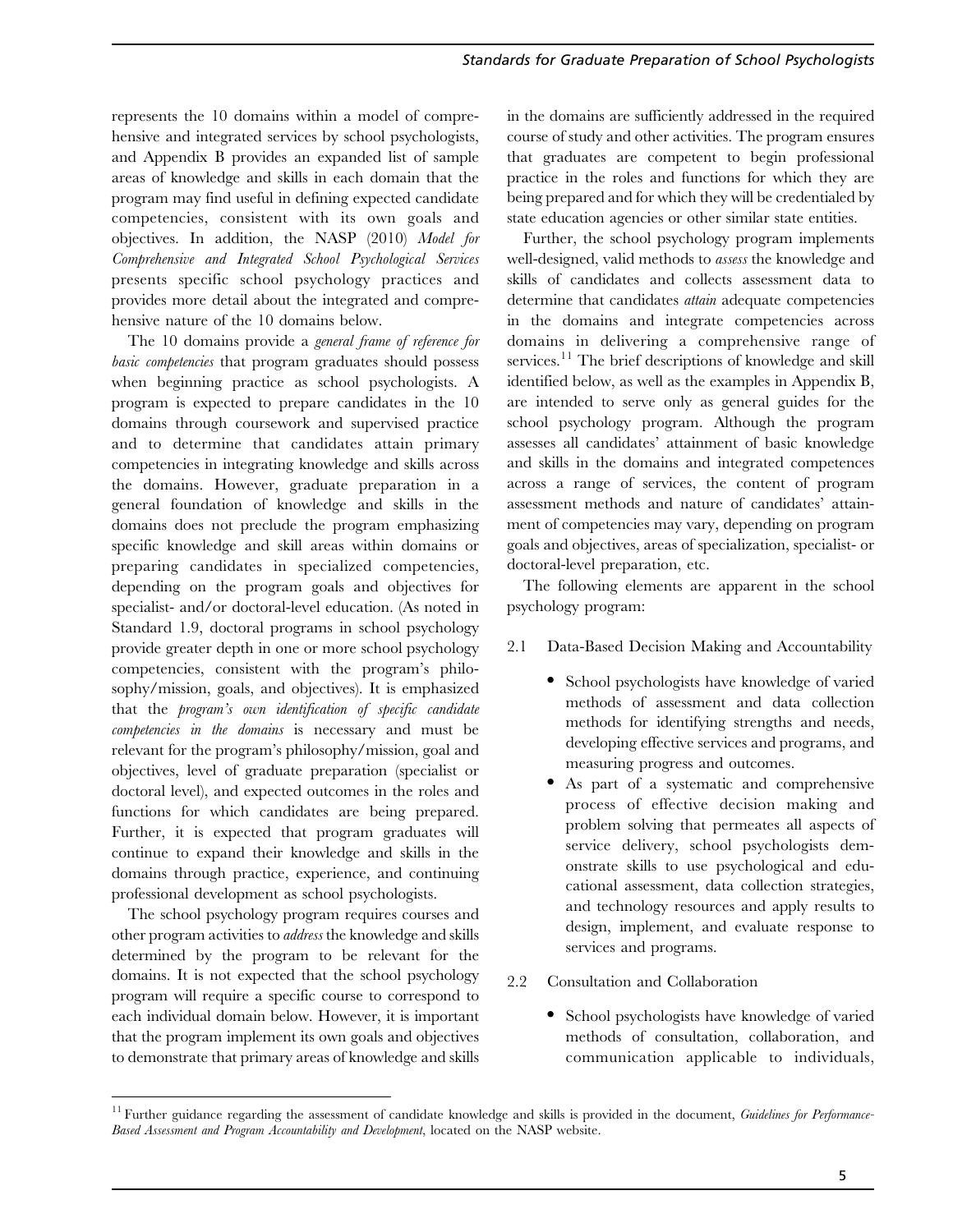families, groups, and systems and used to promote effective implementation of services.

- As part of a systematic and comprehensive process of effective decision making and problem solving that permeates all aspects of service delivery, school psychologists demonstrate skills to consult, collaborate, and communicate with others during design, implementation, and evaluation of services and programs.
- 2.3 Interventions and Instructional Support to Develop Academic Skills
	- School psychologists have knowledge of biological, cultural, and social influences on academic skills; human learning, cognitive, and developmental processes; and evidencebased curriculum and instructional strategies.
	- School psychologists, in collaboration with others, demonstrate skills to use assessment and data-collection methods and to implement and evaluate services that support cognitive and academic skills.
- 2.4 Interventions and Mental Health Services to Develop Social and Life Skills
	- School psychologists have knowledge of biological, cultural, developmental, and social influences on behavior and mental health; behavioral and emotional impacts on learning and life skills; and evidence-based strategies to promote social–emotional functioning and mental health.
	- N School psychologists, in collaboration with others, demonstrate skills to use assessment and data-collection methods and to implement and evaluate services that support socialization, learning, and mental health.
- 2.5 School-Wide Practices to Promote Learning
	- School psychologists have knowledge of school and systems structure, organization, and theory; general and special education; technology resources; and evidence-based school practices that promote academic outcomes, learning, social development, and mental health.
	- School psychologists, in collaboration with others, demonstrate skills to develop and implement practices and strategies to create and maintain effective and supportive learning environments for children and others.
- 2.6 Preventive and Responsive Services
	- School psychologists have knowledge of principles and research related to resilience and risk factors in learning and mental health, services in schools and communities to support multitiered prevention, and evidence-based strategies for effective crisis response.
	- School psychologists, in collaboration with others, demonstrate skills to promote services that enhance learning, mental health, safety, and physical well-being through protective and adaptive factors and to implement effective crisis preparation, response, and recovery.
- 2.7 Family–School Collaboration Services
	- School psychologists have knowledge of principles and research related to family systems, strengths, needs, and culture; evidence-based strategies to support family influences on children's learning, socialization, and mental health; and methods to develop collaboration between families and schools.
	- School psychologists, in collaboration with others, demonstrate skills to design, implement, and evaluate services that respond to culture and context and facilitate family and school partnership/ interactions with community agencies for enhancement of academic and social–behavioral outcomes for children.
- 2.8 Diversity in Development and Learning
	- School psychologists have knowledge of individual differences, abilities, disabilities, and other diverse characteristics; principles and research related to diversity factors for children, families, and schools, including factors related to culture, context, and individual and role differences; and evidence-based strategies to enhance services and address potential influences related to diversity.
	- School psychologists demonstrate skills to provide professional services that promote effective functioning for individuals, families, and schools with diverse characteristics, cultures, and backgrounds and across multiple contexts, with recognition that an understanding and respect for diversity in development and learning and advocacy for social justice are foundations of all aspects of service delivery.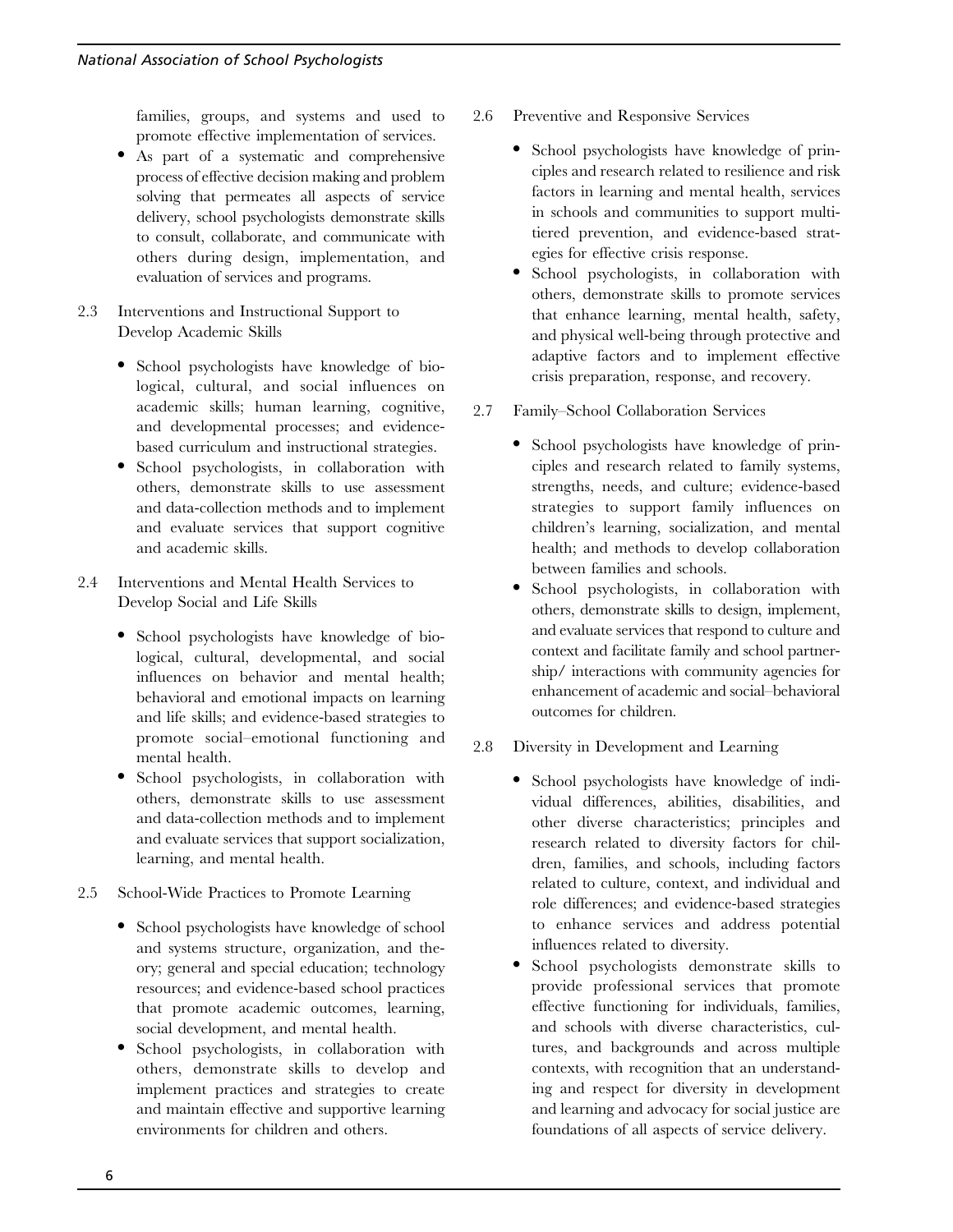- 2.9 Research and Program Evaluation
	- School psychologists have knowledge of research design, statistics, measurement, varied data collection and analysis techniques, and program evaluation methods sufficient for understanding research and interpreting data in applied settings.
	- N School psychologists demonstrate skills to evaluate and apply research as a foundation for service delivery and, in collaboration with others, use various techniques and technology resources for data collection, measurement, analysis, and program evaluation to support effective practices at the individual, group, and/or systems levels.
- 2.10 Legal, Ethical, and Professional Practice
	- School psychologists have knowledge of the history and foundations of school psychology; multiple service models and methods; ethical, legal, and professional standards; and other factors related to professional identity and effective practice as school psychologists.
	- School psychologists demonstrate skills to provide services consistent with ethical, legal, and professional standards; engage in responsive ethical and professional decision-making; collaborate with other professionals; and apply professional work characteristics needed for effective practice as school psychologists, including respect for human diversity and social justice, communication skills, effective interpersonal skills, responsibility, adaptability, initiative, dependability, and technology skills.

# III. Practica and Internships in School Psychology

During systematic, comprehensive practica and internship experiences consistent with its goals and objectives, the school psychology program ensures that all candidates demonstrate application of knowledge and professional skills in relevant settings and under conditions of appropriate supervision, evaluation, and support. The school psychology program's practica and internship develop and enhance candidates' skills and professional characteristics needed for effective school psychology service delivery; integration of competencies across the 10 domains of professional preparation and practice outlined in Standards 2.1 to 2.10; and direct, measurable, positive impact on children, families, schools, and other consumers.

- 3.1 The school psychology program requires supervised practica experiences<sup> $12$ </sup> that include the following:
	- N Completion of practica, for academic credit or otherwise documented by the institution, that are distinct from, precede, and prepare candidates for the school psychology internship
	- Specific, required activities and systematic development and evaluation of skills (see Standards 2.1 to 2.10) that are consistent with goals of the program, emphasize human diversity, and are completed in settings relevant to program objectives for development of candidate skills
	- Direct oversight by the program to ensure appropriateness of the placement, activities, supervision, and collaboration with the placement sites and practicum supervisors
	- Close supervision of candidates by program faculty and qualified practicum supervisors, including appropriate performance-based evaluation, to ensure that candidates are developing professional work characteristics and designated competencies
- 3.2 The school psychology program requires a comprehensive, supervised, and carefully evaluated internship in school psychology<sup>13 14</sup> that includes the following:

 $12$  School psychology practica are closely supervised on-campus and/or field-based activities designed to develop and evaluate school psychology candidates' mastery of specific professional skills consistent with program goals and objectives. Practica activities may be completed as part of separate courses focusing on distinct skills or as part of a more extensive practicum field experience that covers a range of skills. Candidate skill and competency development, rather than delivery of professional services, is a primary purpose of practica.<br><sup>13</sup> The school psychology internship is a supervised, culminating, comprehensiv degree or other institutional documentation of completion of the specialist or doctoral level program. The internship ensures that school psychology candidates have the opportunity to integrate and apply professional knowledge and skills acquired in program coursework and

practica, as well as to acquire enhanced competencies consistent with the school psychology program's goals and objectives.<br><sup>14</sup> See NASP's *Best Practice Guidelines for School Psychology Internship*, available on the NASP programs and internship sites.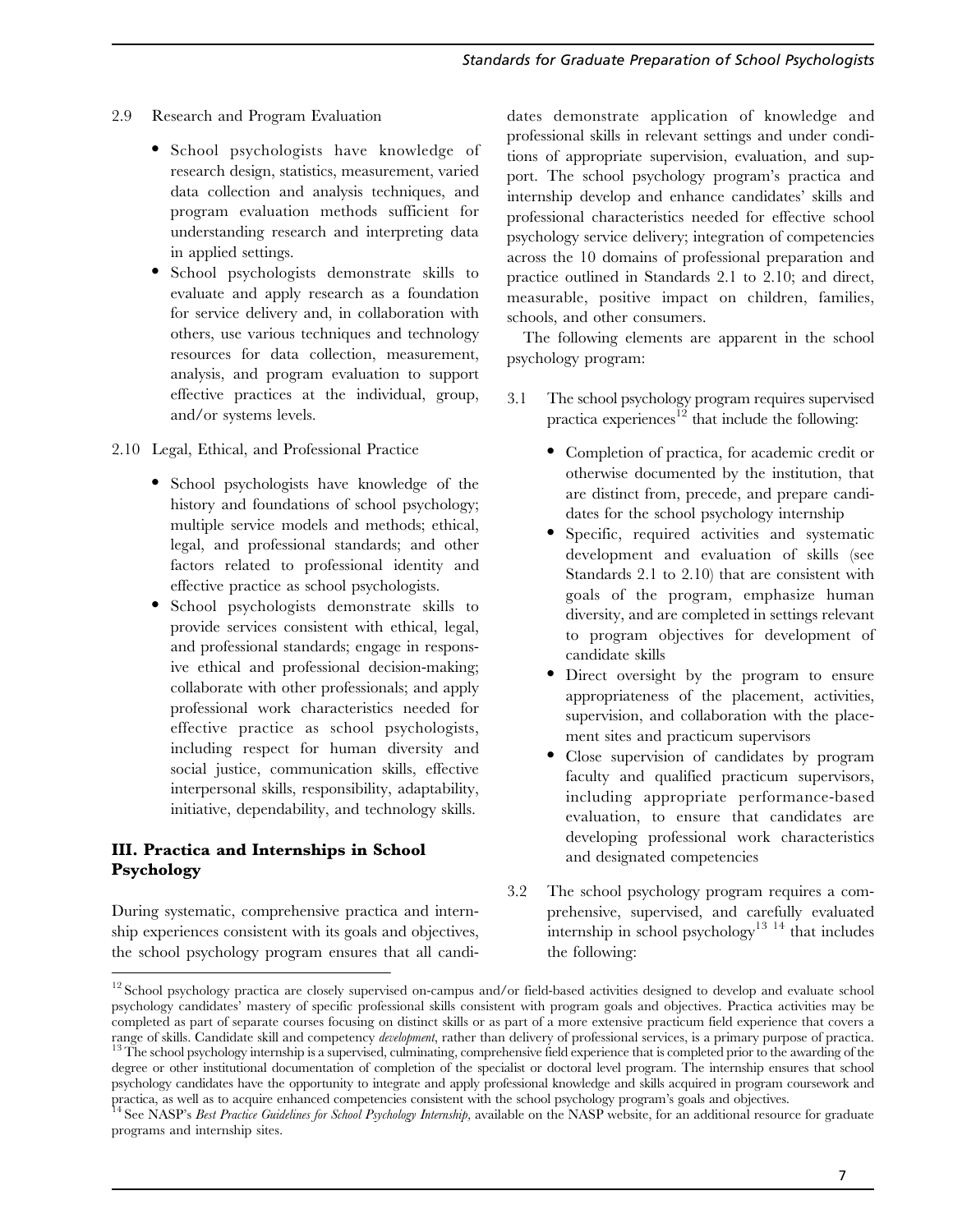- N A culminating experience in the program's course of study that is completed for academic credit or otherwise documented by the institution
- A primary emphasis on providing breadth and quality of experiences, attainment of comprehensive school psychology competencies, and integration and application of the full range of domains of school psychology (see Standards 2.1 to 2.10)
- N Completion of activities and attainment of school psychology competencies that are consistent with the goals and objectives of the program and emphasize human diversity, and provision of professional school psychology services that result in direct, measurable, and positive impact on children, families, schools, and/or other consumers
- N Inclusion of both formative and summative performance-based evaluations of interns that are completed by both program faculty and field-based supervisors, are systematic and comprehensive, and ensure that interns demonstrate professional work characteristics and attain competencies needed for effective practice as school psychologists
- 3.3 The school psychology program requires that the internship be completed for a sufficient time period and in appropriate settings to achieve program objectives, as demonstrated by the following:
	- A minimum of 1200 clock hours for specialistlevel interns and 1500 clock hours for doctorallevel interns,  $15$  including a minimum of

600 hours of the internship completed in a school setting<sup>16</sup><sup>17</sup>

- N A minimum of one academic year for internship, completed on a full-time basis over one year or at least a half-time basis over two consecutive years
- N Completion in settings relevant to program objectives for candidate competencies and direct oversight by the program to ensure appropriateness of the placement, activities, supervision, and collaboration with the placement sites and intern supervisors
- 3.4 The school psychology program requires that each intern receive appropriate and regularly scheduled field-based supervision, including the following:
	- Provision of field supervision from a school psychologist holding the appropriate state school psychologist credential for practice in a school setting (If a portion of the internship is conducted in a another setting, as noted in Standard 3.3, provision of field supervision from a psychologist holding the appropriate state psychology credential for practice in the internship setting)
	- An average of at least two hours of field-based supervision per full-time week or the equivalent for part-time placements
	- Preponderance of field-based supervision provided on at least a weekly, individual, face-toface basis, with structured mentoring and evaluation that focus on the intern's attainment of competencies

<sup>&</sup>lt;sup>15</sup> Programs may allow up to half of the required 1500 *doctoral* internship hours to be used from a prior, appropriately supervised specialist-level internship or equivalent experience in school psychology if (a) the program determines that the specialist-level internship or equivalent experience meets program objectives and NASP standards for the school psychology internship (see Standards 3.2 to 3.6), (b) candidates have met program objectives and criteria for school psychology specialist-level internship competencies, and (c) any field experiences considered equivalent to a formal specialist level internship in school psychology are clearly articulated and systematically evaluated by the program.

<sup>&</sup>lt;sup>16</sup>A "school setting" is one in which the primary goal is the education of students of diverse backgrounds, characteristics, abilities, disabilities, and needs. Generally, a school setting includes students who are enrolled in Grades pre-K–12 and has both general education and special education services. The school setting has available an internal or external pupil services unit that includes at least one statecredentialed school psychologist and provides a full range of school psychology services. Other internship settings, if allowed by the program beyond the 600 hours in a school setting, are consistent with program objectives and may include relevant school psychology activities in other educational contexts within, for example, hospitals, juvenile justice institutions, and community agencies that provide collaborative services for schools.

 $17$  Programs may allow doctoral candidates who have met the internship requirement of at least 600 hours in a school setting through a prior, appropriately supervised, specialist-level internship or equivalent experience in school psychology to complete the entire 1500+ hour doctoral school psychology internship in another internship setting that includes appropriately supervised and relevant school psychology activities in other educational contexts, as consistent with the school psychology program's goals and policies. Program policy specifically defines methods for determining if a doctoral candidate's prior specialist-level internship or equivalent experience in a school setting meets program criteria and NASP Standards 3.2 to 3.6.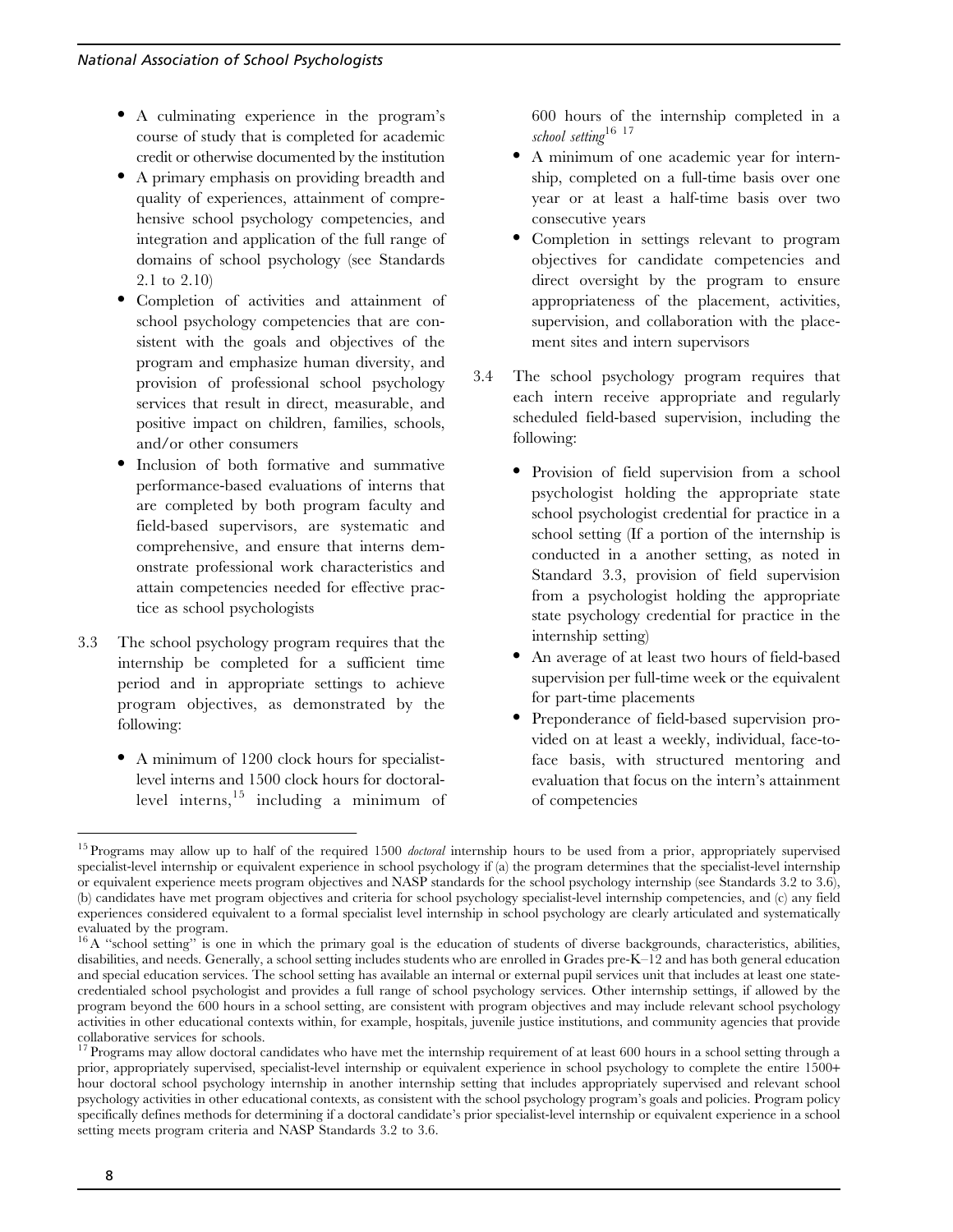- 3.5 The school psychology internship represents a collaboration between the school psychology program and internship placement agency that is consistent with program goals and assures attainment of competencies by interns, as demonstrated by the following:
	- A written plan specifying collaborative responsibilities of the school psychology program and internship site in providing supervision and support and ensuring that internship objectives are achieved
	- N Formative and summative performance-based evaluation of intern performance by program faculty and field-based supervisors and systematic, clearly articulated methods by which concerns about intern performance and attainment of competencies may be addressed
	- Provision of appropriate support for the internship by the placement agency, including (a) commitment to the internship as a diversified learning experience for a candidate in a graduate school psychology program and opportunities for the intern to attain professional competencies through carefully supervised activities; (b) a written agreement that specifies the period of appointment and any terms of compensation for the intern and released time for the field based supervisor; (c) expense reimbursement, a safe and secure work environment, adequate office space, and support services for the intern consistent with that afforded agency school psychologists; and (d) provision for the intern's participation in continuing professional development activities
- 3.6 The school psychology program employs a systematic, valid process in which program faculty ensure that interns, during their culminating internship experience, demonstrate competencies to begin effective practice as school psychologists, including the following:
	- Integration of domains of knowledge and application of professional skills in school

psychology for delivering a comprehensive range of services

 $\bullet$  Effective school psychology service delivery evidenced by direct, measurable, positive impact on children, families, schools, and other consumers

# IV. School Psychology Program Support/ Resources<sup>18</sup>

Adequate resources are available to support the school psychology program and its faculty and candidates. Such resources are needed to ensure accomplishment of program goals and objectives and candidates' attainment of competencies needed for effective school psychology services that positively impact children, families, schools, and other consumers.

- 4.1 The school psychology program faculty members are assured adequate professional time for program responsibilities, including the following:
	- Faculty loads that take into account instruction, program administration, supervision, research/ scholarship, service, candidate assessment, and other activities associated with graduate-level school psychology program faculty responsibilities
	- Faculty loads that allow flexibility to meet department and institution responsibilities (e.g., teaching undergraduate courses, service, research) while maintaining faculty responsibilities to the school psychology program
	- N Faculty teaching and supervision loads that typically are no greater than 75% of that typically assigned to faculty who teach primarily undergraduate courses
	- Awarding of at least 25% reassigned or released time for the program administrator for administrative duties
- 4.2 The school psychology program ensures adequate candidate support from and interaction with

 $^{18}$  NOTE: Although standards in section IV reflect NASP's principles for high quality in all school psychology programs, programs in units/institutions accredited or undergoing review by the National Council for Accreditation of Teacher Education (NCATE) do not need to provide a response to the standards in section IV as part of the NASP program review and approval/national recognition process.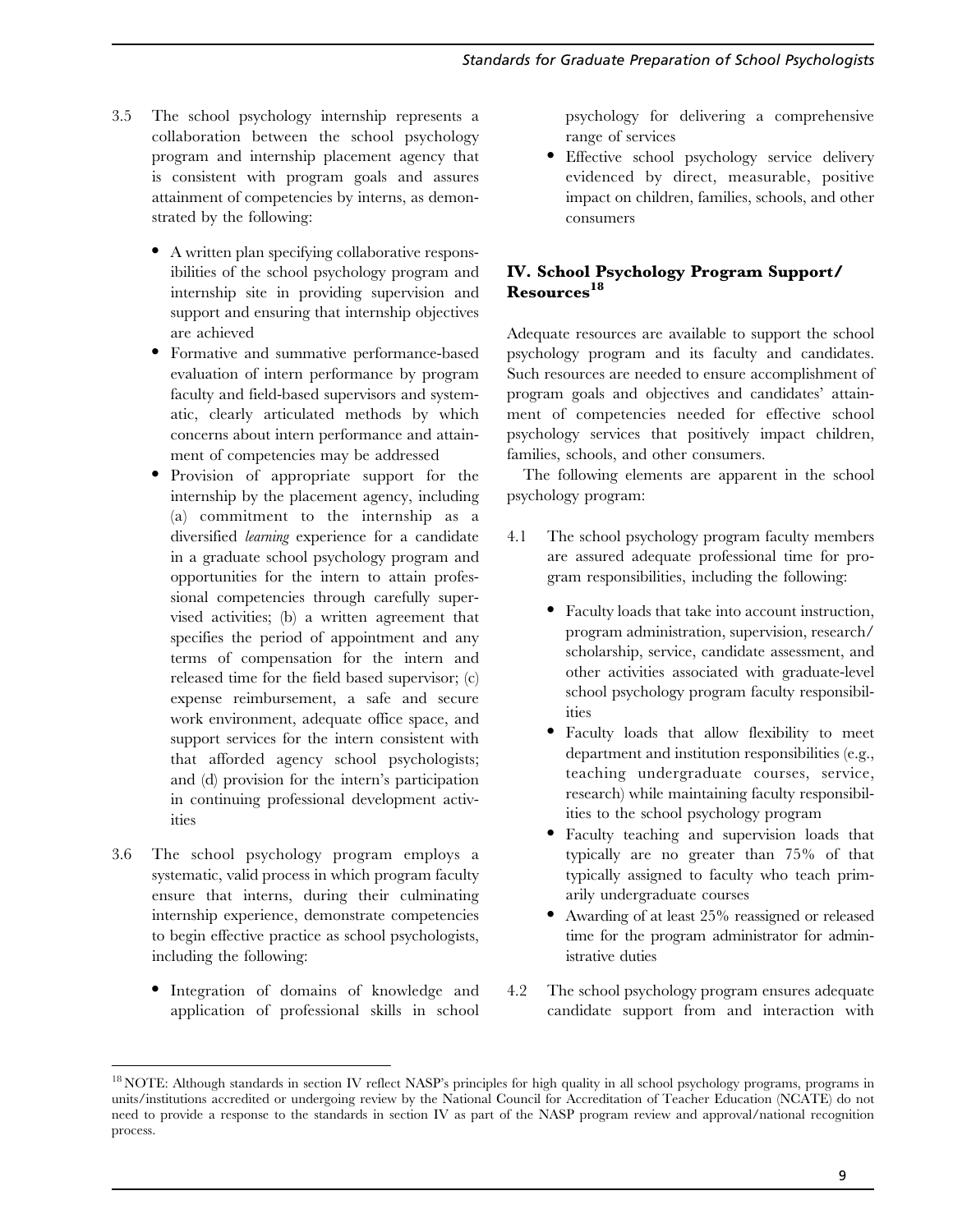school psychology program faculty members<sup>19</sup> through the following:

- N Extensive, intensive, and individualized faculty advisement, supervision, and mentoring of candidates during all components of coursework, practica, internships, and other program activities that are that are available from and provided primarily by school psychology program faculty members, as defined in Standard 1.2
- $\bullet$  Ongoing and comprehensive program development and evaluation, instruction, candidate assessment, and other program activities that are available from and provided primarily by school psychology program faculty members, as defined in Standard 1.2
- $\bullet$  A ratio of no greater than 1:12 school psychology faculty FTE to school psychology candidate FTE in the overall program, including candidates participating in coursework, practica, internships, and other program activities<sup>20</sup>
- 4.3 The school psychology program faculty receive support for ongoing learning and professional experiences relevant to assigned graduate preparation responsibilities, including the following:
	- Support for involvement in school psychology, including with professional organizations, research/scholarship, and/or professional service activities
	- Support for continuing professional development and related activities important to maintaining and enhancing knowledge, skills, and contributions to school psychology
- 4.4 Candidates in the school psychology program receive ongoing support from the institution, or a unit of the institution, during graduate preparation, including the following:
	- Availability of university and/or program support services (e.g., career centers, health

services, student associations, advisement about state credentialing procedures)

- Opportunities for funding or related assistance needed to attain educational goals (e.g., assistantships, scholarships, fellowships, traineeships, internship stipends, college financial aid programs)
- 4.5 Adequate physical resources are available to support faculty and candidates in the school psychology program, including the following:
	- Office space for faculty
	- N Field-based, clinical, and/or laboratory resources
	- Instructional and technology resources
- 4.6 For qualified candidates and faculty with disabilities, the school psychology program provides the following:
	- N Reasonable accommodations for special needs
	- Accessible academic programs and field experiences
	- Equal opportunities for development and demonstration of competencies
- 4.7 The institution provides adequate library resources to support instruction, independent study, and research relevant to the school psychology program, including the following:
	- N Comprehensive library and information resources and services
	- Major publications and periodicals in the field
- 4.8 The school psychology program provides for, collaborates in, or contributes to relevant continuing professional development opportunities for practicing school psychologists.
- 4.9 The school psychology program is located in an institution that is accredited, without probation or an equivalent status, by the appropriate institutional regional accrediting agency recognized by the U.S. Department of Education.

<sup>&</sup>lt;sup>19</sup>The school psychology program may employ other faculty who do not participate in ongoing and comprehensive program activities and who contribute to the program only by teaching a course(s) or by participating in another specific activity(s), for example, on an adjunct, affiliated, or related basis. The number of these faculty members should be limited and their specific activities in the program should be well-defined and systematically coordinated and supervised. However, the program should ensure that comprehensive program activities, outlined in Standard 4.2, are available from and provided primarily by school psychology program faculty members.<br><sup>20</sup> The ratio of FTE faculty to FTE candidates consists of full-time program faculty to psychology program and/or a prorated FTE proportion of part-time program faculty and/or part-time candidates. Interns, as well as candidates working exclusively on research, theses, or dissertations, may be prorated based on the semester hours enrolled and the amount of supervision provided by program faculty.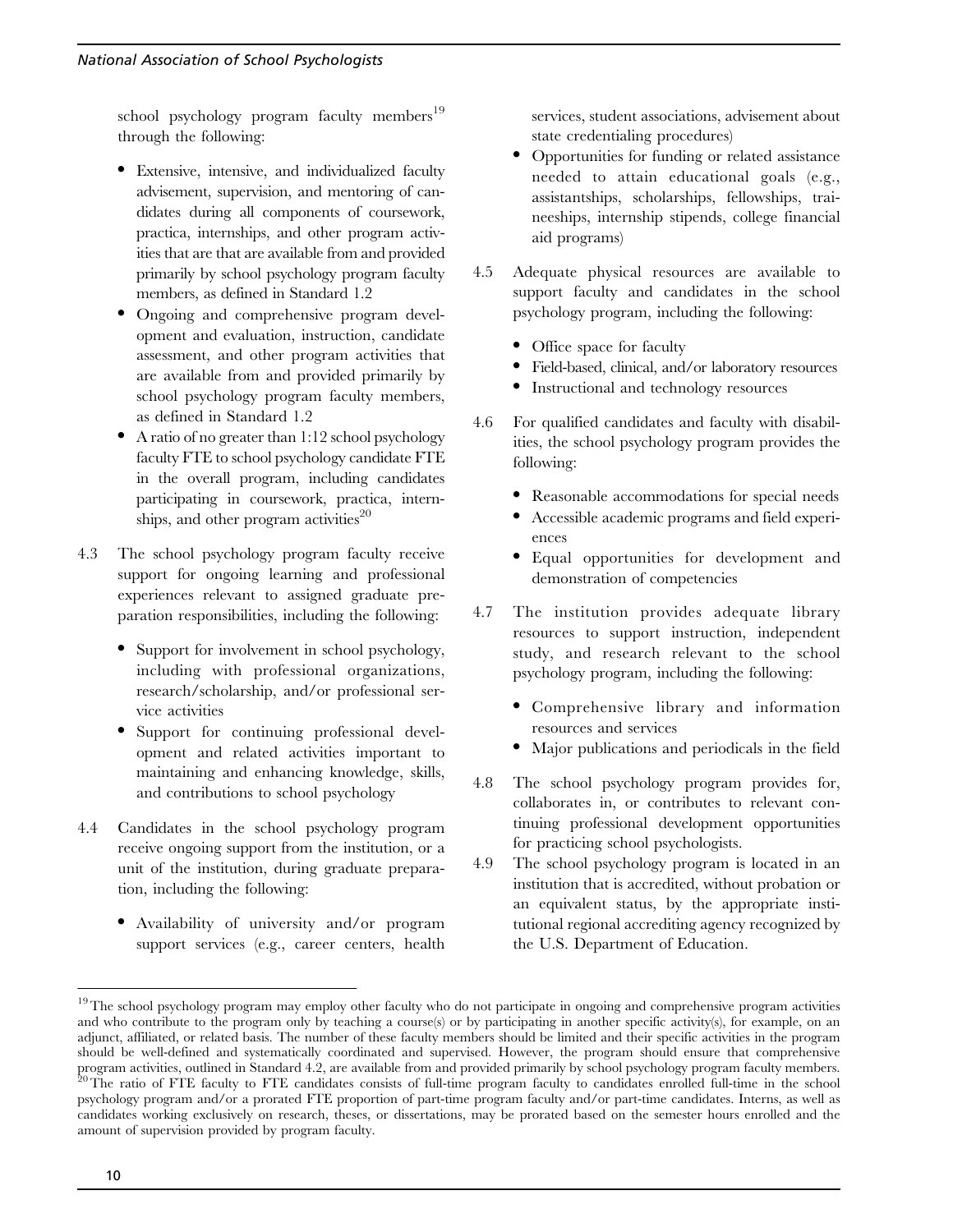# APPENDIX A. MODEL OF COMPREHENSIVE AND INTEGRATED SERVICES BY SCHOOL PSYCHOLOGISTS



# APPENDIX B. EXPANDED DESCRIPTION OF DOMAINS OF SCHOOL PSYCHOLOGY GRADUATE EDUCATION AND PRACTICE WITHIN A MODEL OF COMPREHENSIVE AND INTEGRATED SERVICES BY SCHOOL PSYCHOLOGISTS

Within the model of comprehensive and integrated services, illustrated in Appendix A, school psychologists apply knowledge and skills across 10 domains of school psychology. The domains are highly interrelated and not mutually exclusive, and should be reflected across the school psychology program of study. As noted in Standards 2.1 to 2.10, the school psychology program ensures that all candidates demonstrate basic competencies in 10 broad domains of school psychology. Further, the school psychology program determines that candidates integrate knowledge and professional skills across the 10 domains of school psychology in delivering a comprehensive range of services in professional practice that result in direct, measurable outcomes for children, families, schools, and/or other consumers. The NASP (2010) Model for Comprehensive and Integrated School Psychological Services presents specific school psychology practices and provides more detail about the integrated and comprehensive nature of the 10 domains.

Below, an expanded list of sample areas of knowledge and skills in the domains is provided, and programs may find the examples useful in defining expected candidate competencies. The examples in the descriptions below are not intended to reflect the possible full range of competencies for school psychologists, but instead identify examples of knowledge and skills that school psychology graduate programs may consider when identifying their own goals and objectives for their candidates. The examples of knowledge and skills below are intended to serve only as general guides for the school psychology program. The program may elect to emphasize specific knowledge and skill areas outlined in the descriptions below or may elect to identify additional knowledge and skills areas, depending on program goals and objectives, areas of specialization, specialist- or doctoral-level preparation, roles and functions for which candidates are being prepared, etc.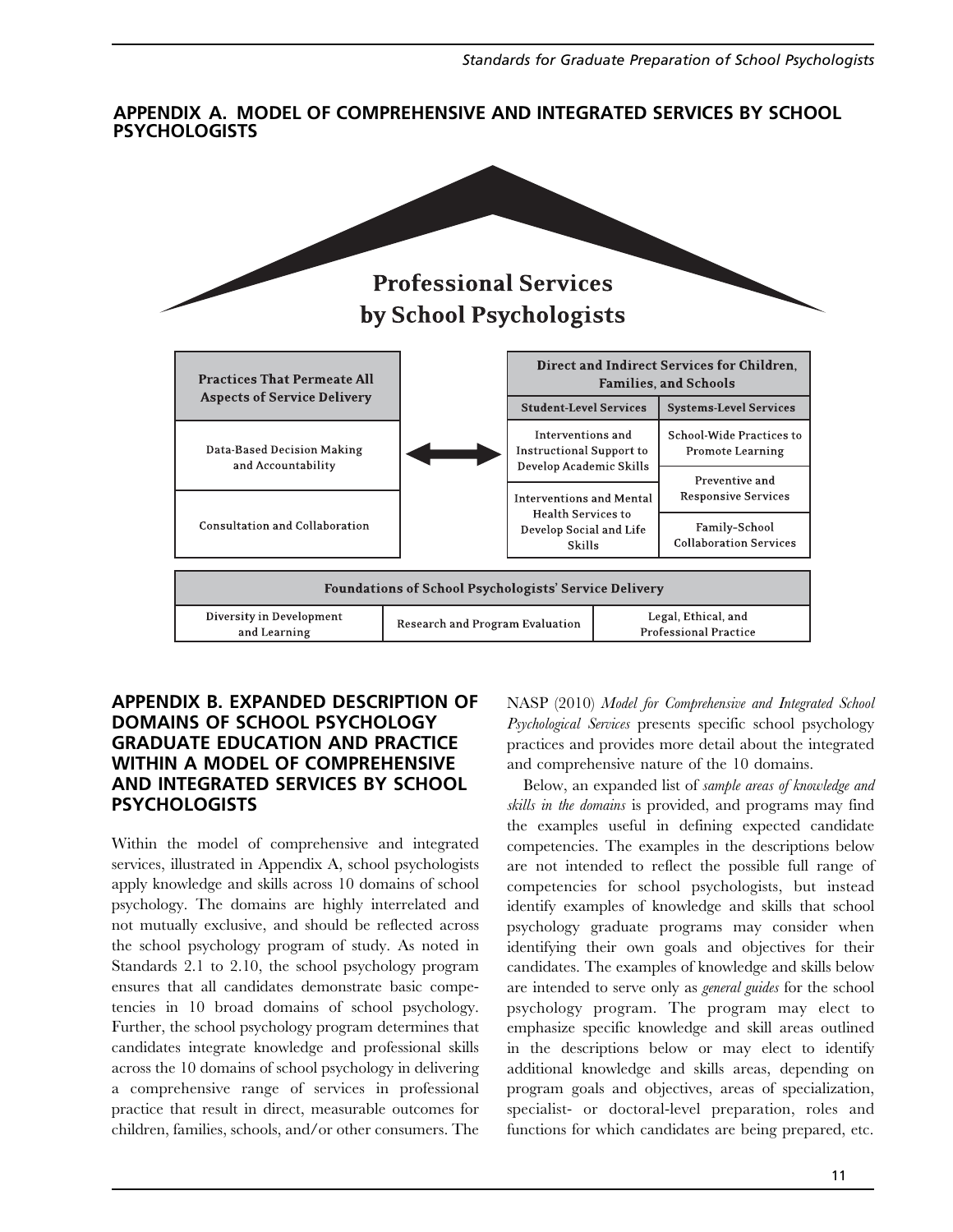### 2.1 Data-Based Decision Making and Accountability

Examples of areas in which school psychologists have knowledge include the following:

- Assessment and data collection methods relevant to a comprehensive, systematic process of effective decision making and problem solving for particular situations, contexts, and diverse characteristics
- Varied methods of assessment and data collection in psychology and education (e.g., norm-referenced, curriculum-based, direct behavior analysis, ecological) and their psychometric properties
- N Assessment and data collection methods useful in identifying strengths and needs and in documenting problems of children, families, and schools
- Strategies for translating assessment and data collection to development of effective instruction, interventions, and educational and mental health services
- Assessment and data collection methods to measure response to, progress in, and effective outcomes of services

Examples of areas in which school psychologists demonstrate skills include the following:

- Use psychological and educational assessment, data collection strategies, and technology resources as part of a comprehensive process of effective decision making and problem solving that permeates all aspects of service delivery
- Systematically collect data and other information about individuals, groups, and environments as key components of professional school psychology practice
- Translate assessment and data collection results into design, implementation, and accountability for evidence-based instruction, interventions, and educational and mental health services effective for particular situations, contexts, and diverse characteristics
- Use assessment and data collection methods to evaluate response to, progress in, and outcomes for services in order to promote improvement and effectiveness
- N Access information and technology resources to enhance data collection and decision making
- Measure and document effectiveness of their own services for children, families, and schools

# 2.2 Consultation and Collaboration

Examples of areas in which school psychologists have knowledge include the following:

- Varied methods of consultation in psychology and education (e.g., behavioral, problem solving, mental health, organizational, instructional) applicable to individuals, families, groups, and systems
- Strategies to promote collaborative, effective decision making and implementation of services among professionals, families, and others
- N Consultation, collaboration, and communication strategies effective across situations, contexts, and diverse characteristics
- $\bullet$  Methods for effective consultation and collaboration that link home, school, and community settings

Examples of areas in which school psychologists demonstrate skills include the following:

- Apply consultation methods, collaborate, and communicate effectively with others as part of a comprehensive process that permeates all aspects of service delivery
- Consult and collaborate in planning, problem solving, and decision-making processes and to design, implement, and evaluate instruction, interventions, and educational and mental health services across particular situations, contexts, and diverse characteristics
- Consult and collaborate at the individual, family, group, and systems levels
- N Facilitate collaboration and communication among diverse school personnel, families, community professionals, and others
- N Effectively communicate information for diverse audiences, for example, parents, teachers, other school personnel, policy makers, community leaders, and/or others
- Promote application of psychological and educational principles to enhance collaboration and achieve effectiveness in provision of services

#### 2.3 Interventions and Instructional Support to Develop Academic Skills

Examples of areas in which school psychologists have knowledge include the following:

• Biological, cultural, and social influences on cognitive and academic skills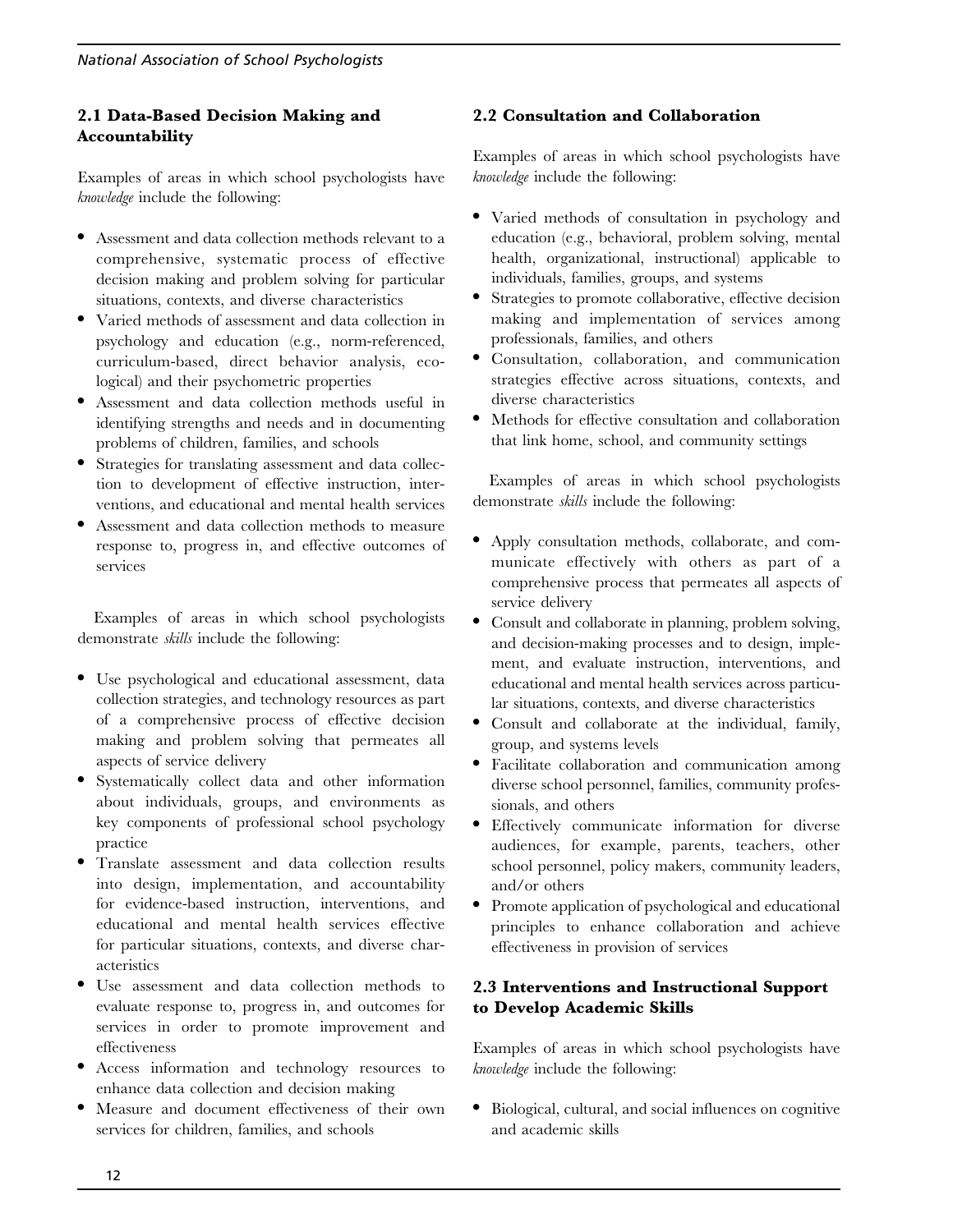#### Standards for Graduate Preparation of School Psychologists

- N Human learning, cognitive, and developmental processes, including processes of typical development, as well as those related to learning and cognitive difficulties, across diverse situations, contexts, and characteristics
- N Evidence-based methods in psychology and education to promote cognitive and academic skills, including those related to needs of children with diverse backgrounds and characteristics
- N Curriculum and instructional strategies that facilitate children's academic achievement, including, for example, teacher-directed instruction, literacy instruction, peer tutoring, interventions for selfregulation and planning/organization, etc.
- Techniques to assess learning and instruction and methods and technology resources for using data in decision making, planning, and progress monitoring
- Information and assistive technology resources to enhance children's cognitive and academic skills

Examples of areas in which school psychologists demonstrate skills, in collaboration with others, include the following:

- N Use assessment and data collection methods to develop appropriate academic goals for children with diverse abilities, disabilities, backgrounds, strengths, and needs
- Implement services to achieve academic outcomes, including classroom instructional support, literacy strategies, home–school collaboration, instructional consultation, and other evidence-based practices
- $\bullet$  Use evidence-based strategies to develop and implement services at the individual, group, and systems levels and to enhance classroom, school, home, and community factors related to children's cognitive and academic skills
- Implement methods to promote intervention acceptability and fidelity and appropriate data-based decision making procedures, monitor responses of children to instruction and intervention, and evaluate the effectiveness of services

### 2.4 Interventions and Mental Health Services to Develop Social and Life Skills

Examples of areas in which school psychologists have knowledge include the following:

• Biological, cultural, social, and situational influences on behavior and mental health and behavioral and emotional impacts on learning, achievement, and life skills

- Human developmental processes related to social– emotional skills and mental health, including processes of typical development, as well as those related to psychopathology and behavioral issues, across diverse situations, contexts, and characteristics
- N Evidence-based strategies to promote social–emotional functioning and mental health
- Strategies in social–emotional, behavioral, and mental health services that promote children's learning, academic, and life skills, including, for example, counseling, behavioral intervention, social skills interventions, instruction for self-monitoring, etc.
- N Techniques to assess socialization, mental health, and life skills and methods and technology resources for using data in decision making, planning, and progress monitoring

Examples of areas in which school psychologists demonstrate *skills*, in collaboration with others, include the following:

- N Use assessment and data collection methods to develop appropriate social–emotional, behavioral, and mental health goals for children with diverse abilities, disabilities, backgrounds, strengths, and needs
- Implement services to achieve outcomes related to socialization, learning, and mental health, including, for example, counseling, consultation, behavioral intervention, home–school collaboration, and other evidence-based practices
- N Integrate behavioral supports and mental health services with academic and learning goals for children
- Use evidence-based strategies to develop and implement services at the individual, group, and/or systems levels and to enhance classroom, school, home, and community factors related to children's mental health, socialization, and learning
- Implement methods to promote intervention acceptability and fidelity and appropriate data-based decision making procedures, monitor responses of children to behavioral and mental health services, and evaluate the effectiveness of services

#### 2.5 School-Wide Practices to Promote Learning

Examples of areas in which school psychologists have knowledge include the following: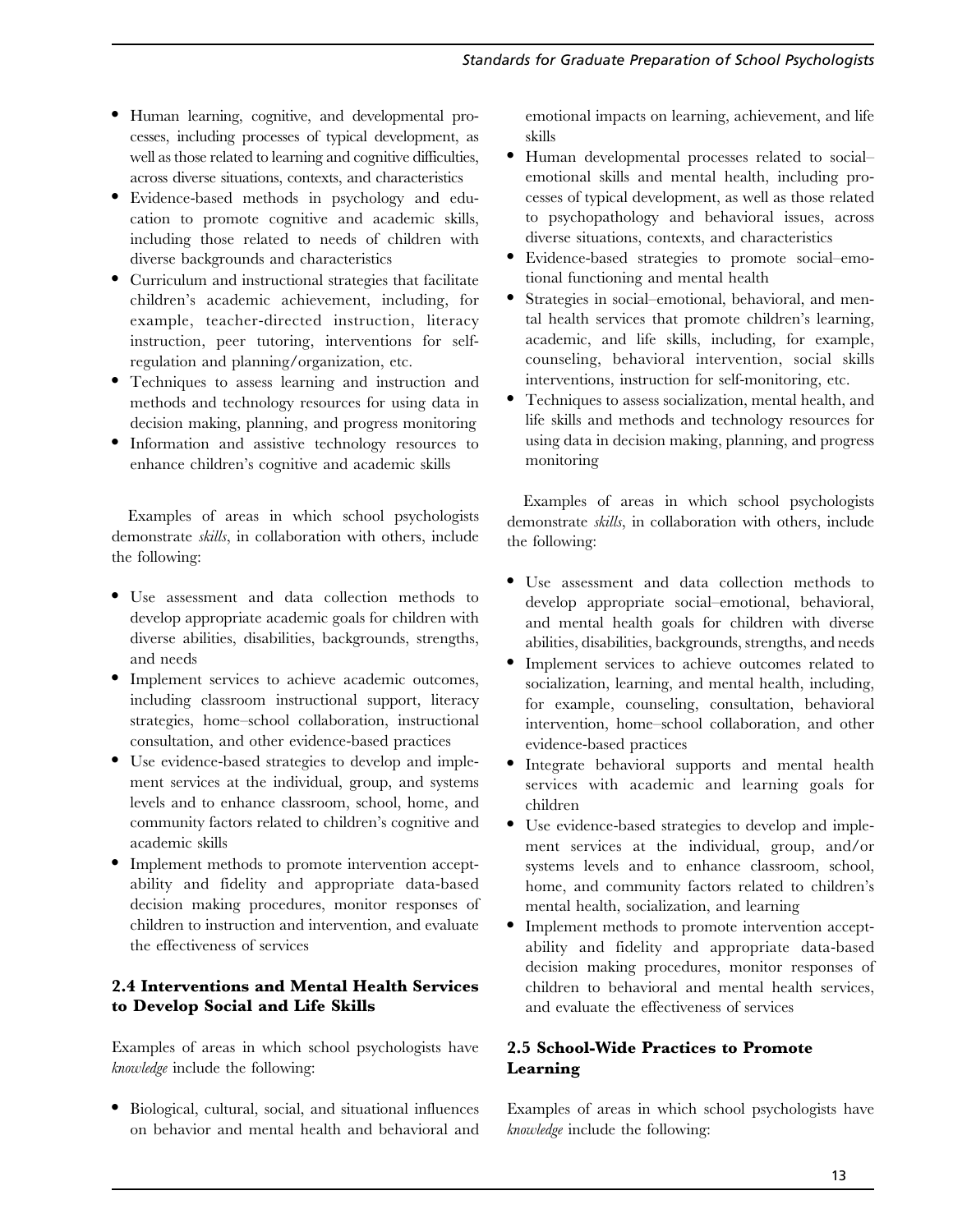- School and systems structure, school organization, general education, special education, and alternative educational services across diverse settings
- N Psychological and educational principles and research related to organizational development and systems theory
- N Issues and needs in schools, communities, and other settings, including accountability requirements; local, state, and federal policies and regulations; and technology resources
- Evidence-based school practices that promote academic outcomes, learning, social development, and mental health; prevent problems; and ensure positive and effective school organization and climate across diverse situations, contexts, and characteristics

Examples of areas in which school psychologists demonstrate skills, in collaboration with others, include the following:

- Design and implement evidence-based practices and policies in, for example, areas such as discipline, instructional support, staff training, school improvement activities, program evaluation, student transitions at all levels of schooling, grading, home–school partnerships, etc.
- N Utilize data-based decision making and evaluation methods, problem-solving strategies, consultation, technology resources, and other services for systems-level issues, initiatives, and accountability responsibilities
- Create and maintain effective and supportive learning environments for children and others within a multitiered continuum of school-based services.
- Develop school policies, regulations, services, and accountability systems to ensure effective services for all children

# 2.6 Preventive and Responsive Services

Examples of areas in which school psychologists have knowledge include the following:

- N Psychological and educational principles and research related to resilience and risk factors in learning and mental health
- Methods of population-based service delivery in schools and communities to support prevention and timely intervention related to learning, mental health, school climate and safety, and physical well-being across diverse situations, contexts, and characteristics
- $\bullet$  Universal, selected, and indicated (i.e., primary, secondary, and tertiary) prevention strategies at the individual, family, group, and/or systems levels related to learning, mental health, and physical well-being
- N Evidence-based strategies for effective crisis prevention, preparation, and response

Examples of areas in which school psychologists demonstrate skills, in collaboration with others, include the following:

- N Promote environments, contexts, and services for children that enhance learning, mental and physical well-being, and resilience through protective and adaptive factors and that prevent academic problems, bullying, violence, and other risks
- $\bullet$  Use assessment and data collection methods to develop appropriate goals for and to evaluate outcomes of prevention and response activities and crisis services
- Contribute to, design, implement, and/or evaluate prevention programs that integrate home, school, and community resources and promote learning, mental health, school climate and safety, and physical well-being of all children and families
- Contribute to, design, implement, and/or evaluate services for crisis prevention, preparation, response, and recovery at the individual, family, and systems levels and that take into account diverse needs and characteristics
- $\bullet$  Utilize data-based decision making methods, problem-solving strategies, consultation, collaboration, and direct and indirect services for preventive and responsive services to promote learning and mental health and for crisis services

# 2.7 Family–School Collaboration Services

Examples of areas in which school psychologists have knowledge include the following:

- N Characteristics of families, family strengths and needs, family culture, and family–school interactions that impact children's development
- N Psychological and educational principles and research related to family systems and their influences on children's academic, motivational, social, behavioral, mental health, and social characteristics
- Evidence-based strategies to improve outcomes for children by promoting collaboration and partnerships among parents, schools, and community agencies, and by increasing family involvement in education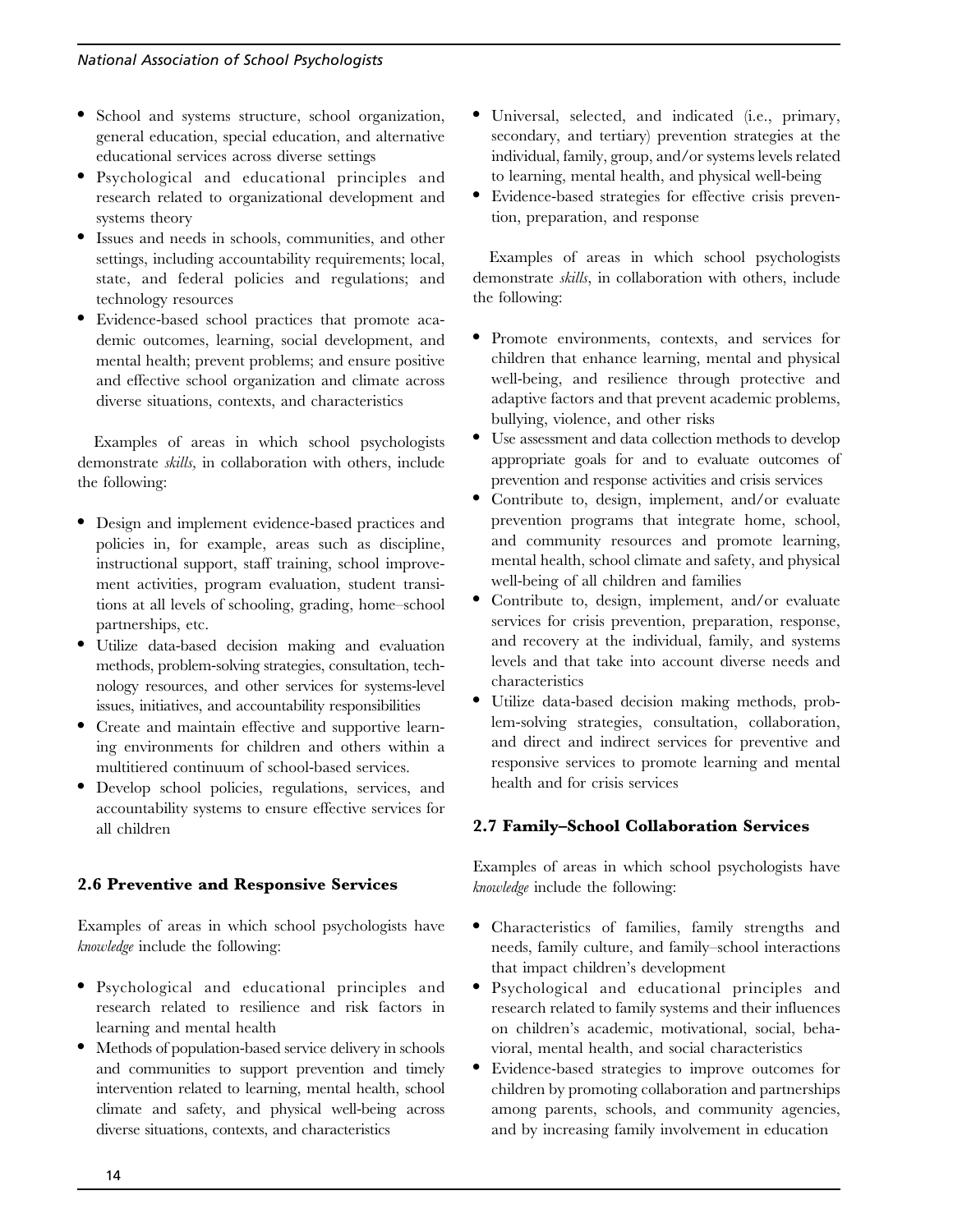#### Standards for Graduate Preparation of School Psychologists

N Methods that improve family functioning and promote children's learning, social development, and mental health, including, for example, parent consultation, conjoint consultation, home–school collaboration, and other evidence-based practices.

Examples of areas in which school psychologists demonstrate skills, in collaboration with others, include the following:

- Design and implement evidence-based practices and policies that facilitate family–school partnerships and interactions with community agencies to enhance academic, learning, social, and mental health outcomes for all children
- N Identify diverse cultural issues, situations, contexts, and other factors that have an impact on family– school interactions and address these factors when developing and providing services for families
- $\bullet$  Utilize data-based decision making, evaluation methods, problem-solving strategies, consultation, communication, and direct and indirect services to enhance family–school–community effectiveness in addressing the needs of children
- $\bullet$  Design, implement, and evaluate education programs and other types of services that assist parents with promoting the academic and social–behavioral success of their children and addressing issues and concerns

# 2.8 Diversity in Development and Learning

Examples of areas in which school psychologists have knowledge include the following:

- $\bullet$  Individual differences, abilities, disabilities, and other diverse characteristics of people in settings in which school psychologists work
- N Psychological and educational principles and research related to diversity factors for children, families, and schools, including factors related to culture, context, and individual and role differences (e.g., age, gender or gender identity, cognitive capabilities, social–emotional skills, developmental level, race, ethnicity, national origin, religion, sexual and gender orientation, disability, chronic illness, language, socioeconomic status)
- Evidence-based practices in psychology and education to enhance services for children and families and in schools and communities and effectively address potential influences related to diversity

• Strategies for addressing diversity factors in design, implementation, and evaluation of all services

Examples of areas in which school psychologists demonstrate *skills* include the following:

- N Provide effective professional services in data-based decision making, consultation and collaboration, and direct and indirect services for individuals, families, and schools with diverse characteristics, cultures, and backgrounds and across multiple contexts, with recognition that an understanding of and respect for diversity and in development and learning is a foundation for all aspects of service delivery
- $\bullet$  In collaboration with others, address individual differences, strengths, backgrounds, and needs in the design, implementation, and evaluation of services in order to improve academic, learning, social and mental health outcomes for all children across family, school, and community contexts
- In schools and other agencies, advocate for social justice and recognition that cultural, experiential, linguistic, and other areas of diversity may result in different strengths and needs; promote respect for individual differences; recognize complex interactions between individuals with diverse characteristics; and implement effective methods for all children, families, and schools to succeed
- Provide culturally competent and effective practices in all areas of school psychology service delivery and in the contexts of diverse individual, family, school, and community characteristics

# 2.9 Research and Program Evaluation

Examples of areas in which school psychologists have knowledge include the following:

- Research design, measurement, and varied methods of data collection techniques used in investigations of psychological and educational principles and practices
- N Statistical and other data analysis techniques sufficient for understanding research and interpreting data in applied settings
- Program evaluation methods at the individual, group, and/or systems levels
- N Technology and information resources applicable to research and program evaluation
- Techniques for judging research quality; synthesizing results across research relevant for services for